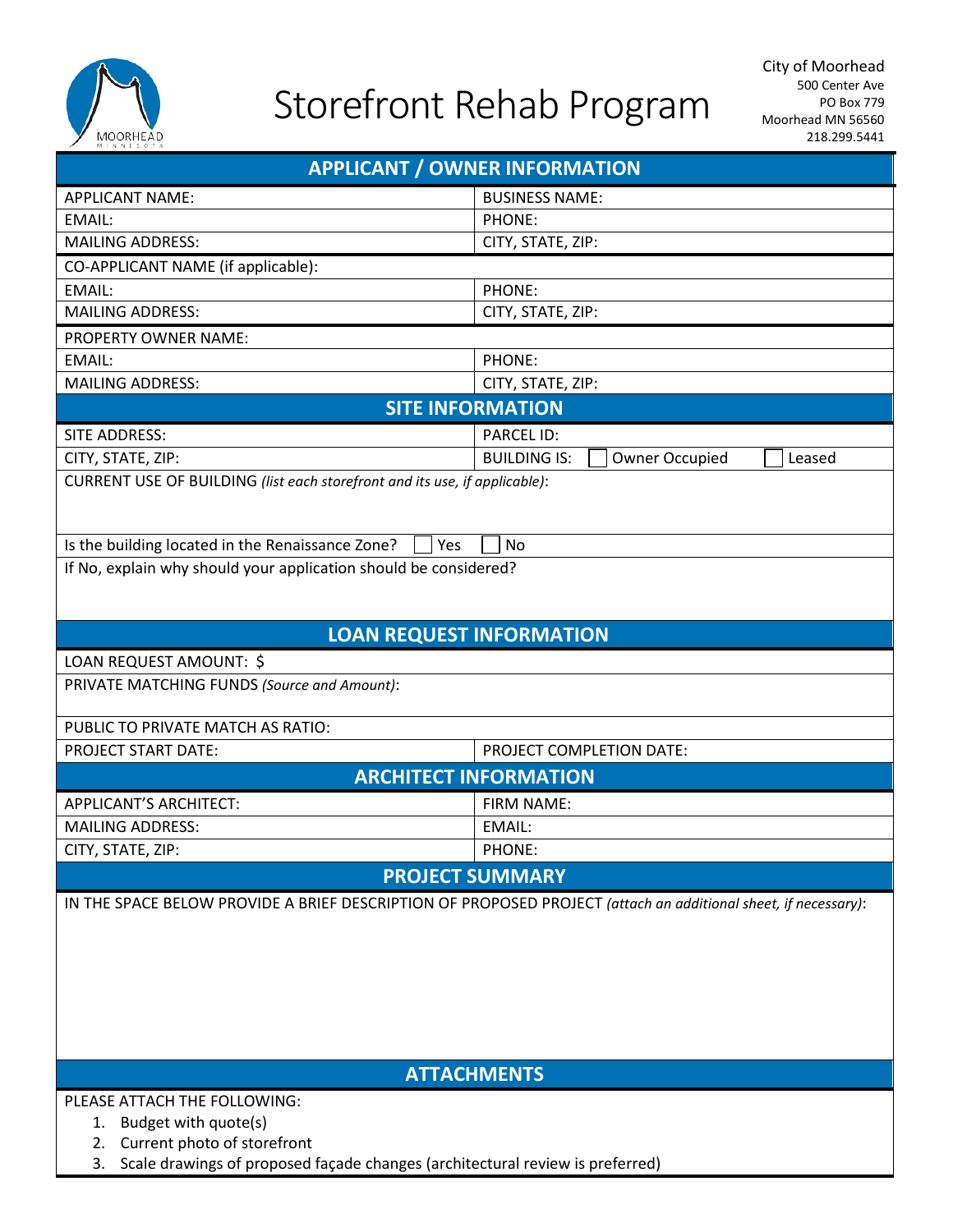| <b>PART B - LOAN INFORMATION</b>                                                                                                                                                                                          |                      |                                                  |                |  |  |  |  |
|---------------------------------------------------------------------------------------------------------------------------------------------------------------------------------------------------------------------------|----------------------|--------------------------------------------------|----------------|--|--|--|--|
| The following financial information is to be provided to West Central Initiative following preliminary approval of<br>the Moorhead Loan Fund Committee which serves as the review board for the Storefront Rehab Program. |                      |                                                  |                |  |  |  |  |
| Applicant/Business Name:                                                                                                                                                                                                  |                      |                                                  |                |  |  |  |  |
| Type of business:   Sole Proprietorship<br>Corporation<br>Partnership                                                                                                                                                     |                      |                                                  |                |  |  |  |  |
| Applicant/contact person:                                                                                                                                                                                                 |                      |                                                  | Date of birth: |  |  |  |  |
| Home address:                                                                                                                                                                                                             |                      |                                                  | Telephone:     |  |  |  |  |
| City:                                                                                                                                                                                                                     |                      | State:                                           | ZIP code:      |  |  |  |  |
| Email:                                                                                                                                                                                                                    |                      |                                                  |                |  |  |  |  |
| SSN:                                                                                                                                                                                                                      |                      | Federal ID#                                      |                |  |  |  |  |
|                                                                                                                                                                                                                           |                      | <b>EMPLOYMENT INFORMATION</b>                    |                |  |  |  |  |
| Current employment:                                                                                                                                                                                                       |                      | How long?                                        |                |  |  |  |  |
| Monthly income:                                                                                                                                                                                                           | Previous employment: |                                                  |                |  |  |  |  |
| Personal reference:                                                                                                                                                                                                       |                      |                                                  |                |  |  |  |  |
|                                                                                                                                                                                                                           |                      | CO-APPLICANT INFORMATION, IF FOR A JOINT ACCOUNT |                |  |  |  |  |
| Name:                                                                                                                                                                                                                     |                      |                                                  |                |  |  |  |  |
| Date of birth:                                                                                                                                                                                                            |                      | SSN:                                             |                |  |  |  |  |
| Current employment:                                                                                                                                                                                                       |                      |                                                  |                |  |  |  |  |
| How long?                                                                                                                                                                                                                 |                      | Monthly income:                                  |                |  |  |  |  |
|                                                                                                                                                                                                                           |                      | ADDITIONAL INFORMATION                           |                |  |  |  |  |
| <b>BUSINESS PLAN AND ATTACHMENTS</b>                                                                                                                                                                                      |                      |                                                  |                |  |  |  |  |
| Business plan - New or startup businesses must include a business plan and include the following: 1) History of business 2) Marketing analysis and strategy 3)<br>Description of products and process                     |                      |                                                  |                |  |  |  |  |
| Financial projections - Monthly cash flow analysis for next 24 months                                                                                                                                                     |                      |                                                  |                |  |  |  |  |
| Last two years' business income tax statements (if an existing business is being purchased or expanded)                                                                                                                   |                      |                                                  |                |  |  |  |  |
| Last two years' personal income tax statements                                                                                                                                                                            |                      |                                                  |                |  |  |  |  |
| Scale drawing of proposed façade changes                                                                                                                                                                                  |                      |                                                  |                |  |  |  |  |
| Construction schedule, proposed materials list & color samples with cost estimates                                                                                                                                        |                      |                                                  |                |  |  |  |  |
| Photos - Both recent and historical (if available)                                                                                                                                                                        |                      |                                                  |                |  |  |  |  |
| IF LOAN IS APPROVED, ADDITIONAL DOCUMENTS MAY BE REQUIRED BEFORE CLOSING                                                                                                                                                  |                      |                                                  |                |  |  |  |  |